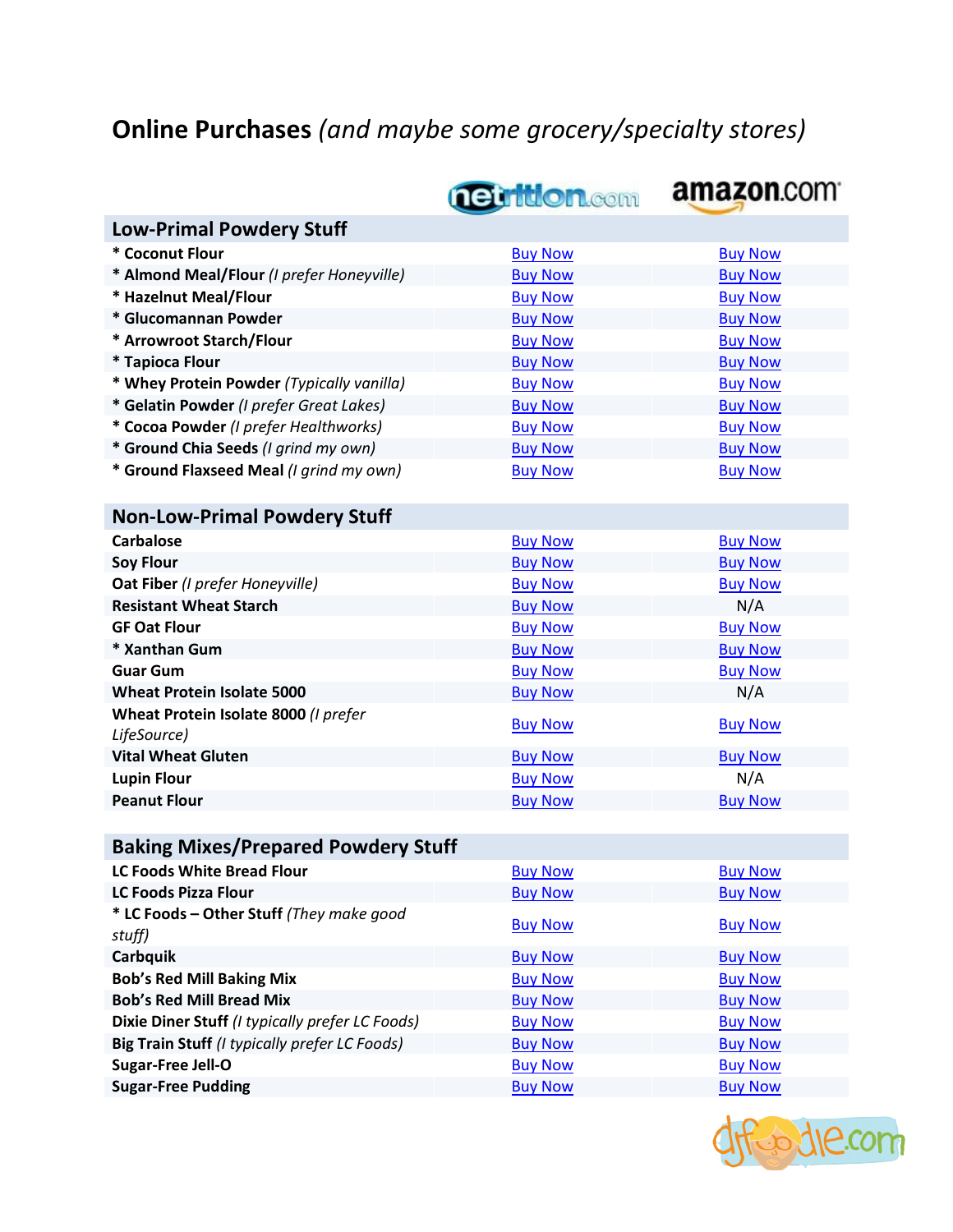# **Tettlon.com amazon.com**

| <b>Low-Primal Sweeteners</b>                  |                |                |
|-----------------------------------------------|----------------|----------------|
| * Swerve (This is my personal favorite)       | <b>Buy Now</b> | <b>Buy Now</b> |
| * Erythritol                                  | <b>Buy Now</b> | <b>Buy Now</b> |
| * Inulin                                      | <b>Buy Now</b> | <b>Buy Now</b> |
| * Tagatose                                    | <b>Buy Now</b> | <b>Buy Now</b> |
| * Yacon Syrup (For making brown sugar)        | N/A            | <b>Buy Now</b> |
| Lakanto                                       | <b>Buy Now</b> | <b>Buy Now</b> |
| Zsweet                                        | <b>Buy Now</b> | <b>Buy Now</b> |
| <b>Xylitol Honey</b>                          | <b>Buy Now</b> | <b>Buy Now</b> |
| <b>XyloSweet</b>                              | <b>Buy Now</b> | <b>Buy Now</b> |
| Stevia Products (I prefer Sweetleaf Brand)    | <b>Buy Now</b> | <b>Buy Now</b> |
|                                               |                |                |
| <b>Non-Low-Primal Sweeteners</b>              |                |                |
| * Liquid Sucralose                            | <b>Buy Now</b> | <b>Buy Now</b> |
| * Sugar-Free Syrups - Monin                   | <b>Buy Now</b> | <b>Buy Now</b> |
| * Sugar-Free Syrups - DaVinci                 | <b>Buy Now</b> | <b>Buy Now</b> |
| * Sugar-Free Syrups - Torani                  | <b>Buy Now</b> | <b>Buy Now</b> |
| * Vegetable Glycerine                         | <b>Buy Now</b> | <b>Buy Now</b> |
| <b>Nectresse</b>                              | <b>Buy Now</b> | <b>Buy Now</b> |
| Splenda                                       | <b>Buy Now</b> | <b>Buy Now</b> |
| <b>PolyD Fiber</b>                            | <b>Buy Now</b> | <b>Buy Now</b> |
|                                               |                |                |
| Fats/Oils                                     |                |                |
| * Lard (I typically use bacon fat, though)    | N/A            | <b>Buy Now</b> |
| * Olive Oil (I prefer California Olive Ranch) | <b>Buy Now</b> | <b>Buy Now</b> |
| * Coconut Oil                                 | <b>Buy Now</b> | <b>Buy Now</b> |
| * Butter                                      | N/A            | <b>Buy Now</b> |
| <b>Red Palm Oil</b>                           | <b>Buy Now</b> | <b>Buy Now</b> |
| Ghee                                          | <b>Buy Now</b> | <b>Buy Now</b> |
|                                               |                |                |
| <b>Condiments</b>                             |                |                |
| <b>Reduced Sugar Ketchup</b>                  | <b>Buy Now</b> | <b>Buy Now</b> |
| * Jam/Jellies - Nature's Hollow               | <b>Buy Now</b> | <b>Buy Now</b> |
| * Jam/Jellies - LC Foods                      | <b>Buy Now</b> | <b>Buy Now</b> |
| * Jam/Jellies - Polaner                       | <b>Buy Now</b> | <b>Buy Now</b> |
| * Maple Syrup - Nature's Hollow               | <b>Buy Now</b> | <b>Buy Now</b> |
| * Maple Syrup - Walden Farms                  | <b>Buy Now</b> | <b>Buy Now</b> |
| * BBQ Sauce (I prefer Guy's)                  | <b>Buy Now</b> | <b>Buy Now</b> |
| * Tomato Sauce                                | <b>Buy Now</b> | <b>Buy Now</b> |
| * Gringo Salsa                                |                |                |
|                                               | <b>Buy Now</b> | <b>Buy Now</b> |
| * Almond Butter                               | <b>Buy Now</b> | <b>Buy Now</b> |
| * Peanut Butter<br>* Mustard                  | <b>Buy Now</b> | <b>Buy Now</b> |

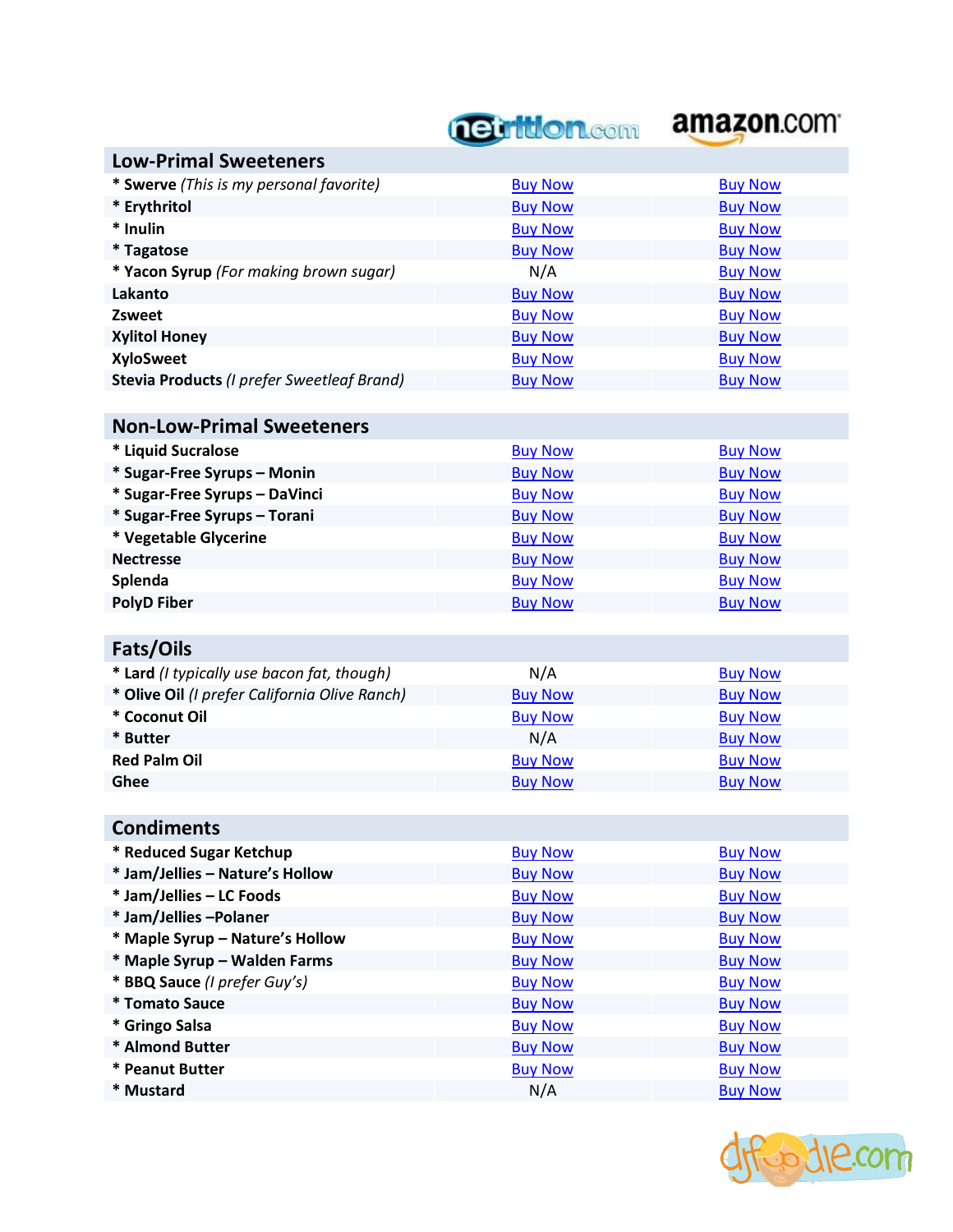## *<u>neuttion.com</u>*



| Condiments (Continued )           |                |                |
|-----------------------------------|----------------|----------------|
| <b>Frank's Hot Sauce</b>          | <b>Buy Now</b> | <b>Buy Now</b> |
| <b>Coconut Aminos</b>             | <b>Buy Now</b> | <b>Buy Now</b> |
|                                   |                |                |
| <b>Prepared Products</b>          |                |                |
| * Choco-Perfection Bars           | <b>Buy Now</b> | <b>Buy Now</b> |
| * Quest Bars                      | <b>Buy Now</b> | <b>Buy Now</b> |
| * Ice Chips                       | <b>Buy Now</b> | <b>Buy Now</b> |
| <b>Low-Carb Tortillas</b>         | <b>Buy Now</b> | <b>Buy Now</b> |
| <b>Healthsmart ChocoRite Bars</b> | <b>Buy Now</b> | <b>Buy Now</b> |
| <b>Pita Breads</b>                | <b>Buy Now</b> | <b>Buy Now</b> |
|                                   |                |                |
| <b>Canned Stuff</b>               |                |                |
| * Coconut Milk                    | <b>Buy Now</b> | <b>Buy Now</b> |
| * Pumpkin                         | <b>Buy Now</b> | <b>Buy Now</b> |
| * Black Soy Beans                 | <b>Buy Now</b> | <b>Buy Now</b> |
| * Zevia Soda                      | <b>Buy Now</b> | <b>Buy Now</b> |
|                                   |                |                |
| <b>Other Stuff</b>                |                |                |
| * Cacao Nibs                      | <b>Buy Now</b> | <b>Buy Now</b> |
| * Shirataki Noodles               | <b>Buy Now</b> | <b>Buy Now</b> |
| * Miracle Rice                    | <b>Buy Now</b> | <b>Buy Now</b> |
| * Chia Seeds                      | <b>Buy Now</b> | <b>Buy Now</b> |
| * Apple Cider Vinegar             | <b>Buy Now</b> | <b>Buy Now</b> |
| * LorAnn Flavorings               | <b>Buy Now</b> | <b>Buy Now</b> |
| * Almond Milk, unsweetened        | <b>Buy Now</b> | <b>Buy Now</b> |
| Cacao Butter (I prefer Kakosi)    | <b>Buy Now</b> | <b>Buy Now</b> |
| <b>Chocolate Chips</b>            | <b>Buy Now</b> | <b>Buy Now</b> |
| <b>Kelp Noodles</b>               | <b>Buy Now</b> | <b>Buy Now</b> |

**Note:** This shopping list contains affiliate links. If you click these links and make a purchase, I make a percentage of the sale. This helps to keep my website and recipes freely available. That said … This list would be indentical without the affiliate links. These are products I personally use, have used and/or endorse.

*\* Products with an asterisk are products I currently use. Those without an asterisk are products I likely used early on in my own personal weight loss, but have cut them from my own habits for a variety of reasons, from stalls to philosophical changes to … simply changing my habits to a point where it's no longer a useful ingredient or product to me. Everything on this list has value to someone.*

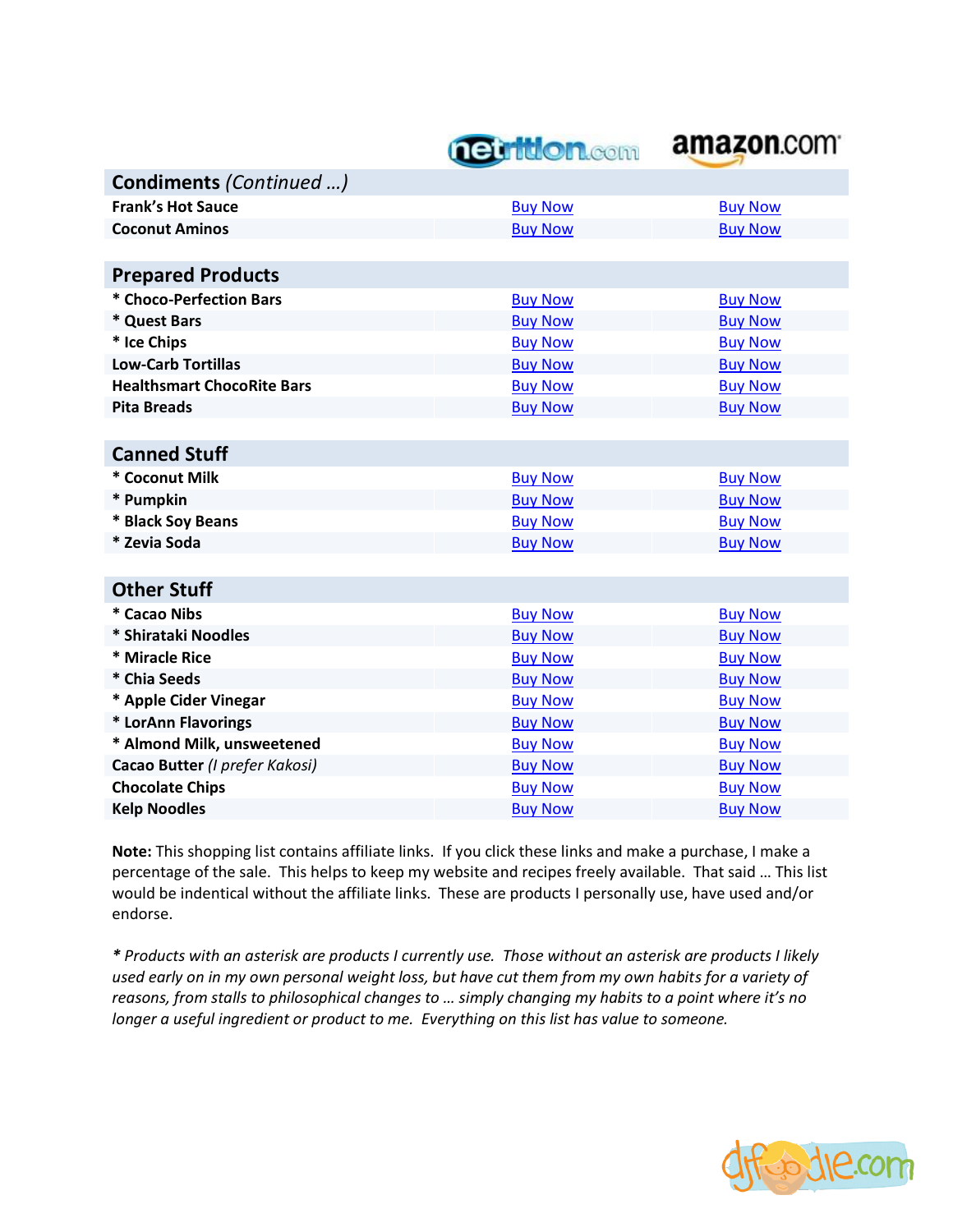## **Grocery Store Shopping List**

## **Fruits, Vegetables & Legumes**

| 0-2 net carbs per 100g                                                                                                                                                                                                                                                                                                                                                         | 2-4 net carbs per 100g                                                                                                                                                                                                                                                 | 4-6 net carbs per 100g                                                                                                                                                                                                      | 6-8 net carbs per 100g                                                                                                                                                                                   |
|--------------------------------------------------------------------------------------------------------------------------------------------------------------------------------------------------------------------------------------------------------------------------------------------------------------------------------------------------------------------------------|------------------------------------------------------------------------------------------------------------------------------------------------------------------------------------------------------------------------------------------------------------------------|-----------------------------------------------------------------------------------------------------------------------------------------------------------------------------------------------------------------------------|----------------------------------------------------------------------------------------------------------------------------------------------------------------------------------------------------------|
| Alfalfa Sprouts = 0<br>Broccoli Raab/Rapini = 0<br>Mushrooms = $1$<br>Asparagus = 1.49<br>Radish = $1.72$<br>Celery = $1.82$<br>Greens:<br>Endive $= .19$<br>Watercress = $1$<br>Boston/Butter = $1.23$<br>Romaine = $1.28$<br>Mesclun/Mixed = $1.29$<br>Spinach = $1.47$<br>Iceberg = $1.99$<br>Arugula = $2$<br>$Chard = 2$<br>Collard = $2$<br>Mache = $2$<br>Mustard $= 2$ | Avocado = $2.17$<br>Zucchini = $2.17$<br>Eggplant = $2.37$<br>Tomatoes = $2.74$<br>Cauliflower = $2.86$<br>Cucumber = $2.99$<br>Peppers = $3.05$<br>Cabbage = $3.29$<br>Green Beans = $3.64$<br>Jicama = $3.92$<br>Broccoli = $3.95$<br>Okra = $4$<br>Tomatillos = $4$ | Fennel = $4.27$<br>Blackberries = $4.86$<br>Artichokes = 4.94<br>Turnips = $4.92$<br>Brussels Sprouts = 5<br>Raspberries = $5.45$<br>Strawberries = $5.6$<br>Casaba Melon = 5.67<br>Rutabagas = $5.7$<br>Celery Root = 5.77 | Pumpkin = $6.03$<br>Carrots = $6.25$<br>Beets = $6.62$<br>Spaghetti Squash = 6.93<br>Watermelon = $7.15$<br>Cranberries $= 7.27$<br>Onions = $7.5$<br>Papaya = $7.89$<br>Cantaloupe = 7.99<br>Kale = $8$ |

## **The Naughty List … Over 8 net carbs per 100g**

| Honeydew = $8.28$ | Blueberries = 12 | Fava Beans = $14$       | Potatoes, Russet = 17 |
|-------------------|------------------|-------------------------|-----------------------|
| Peaches = $9$     | Leeks = $12$     | Potatoes, Red = 14      | Sweet Potatoes = 17   |
| Peas = $9$        | Pears = $12$     | Kidney Beans = $16$     | Pinto Beans = $18$    |
| Oranges $= 10$    | Pineapple = $12$ | Navy Beans = 16         | Bananas = $20$        |
| $Plums = 10$      | Parsnips $= 13$  | Corn, Sweet Yellow = 16 | Garbanzo Beans = 20   |
| Apple = $12$      | Cherries = $14$  | Grapes = $16$           |                       |

## **Dairy** *(Net carb counts based on 100g)*

Moisture = 2

| Butter = $0$          | Blue Cheese = 2.22   | Parmesan = $3.52$       | Plain Yogurt = $4.49$ |
|-----------------------|----------------------|-------------------------|-----------------------|
| $Brie = .42$          | Provolone = $2.35$   | Cottage Cheese = $3.56$ | Skim Milk = $4.87$    |
| Goats Cheese = $1$    | $Ricotta = 2.84$     | Cream Cheese = 3.88     | Milk = $5.33$         |
| Cheddar Cheese = 1.23 | Heavy Cream $= 2.94$ | Feta Cheese = $4$       | Swiss Cheese = $5.33$ |
| American Cheese = 2   | Sour Cream = $3.48$  | Half and Half = $4.13$  |                       |
| Mozzarella Cheese,    |                      |                         |                       |
| Whole Milk, Low       |                      |                         |                       |

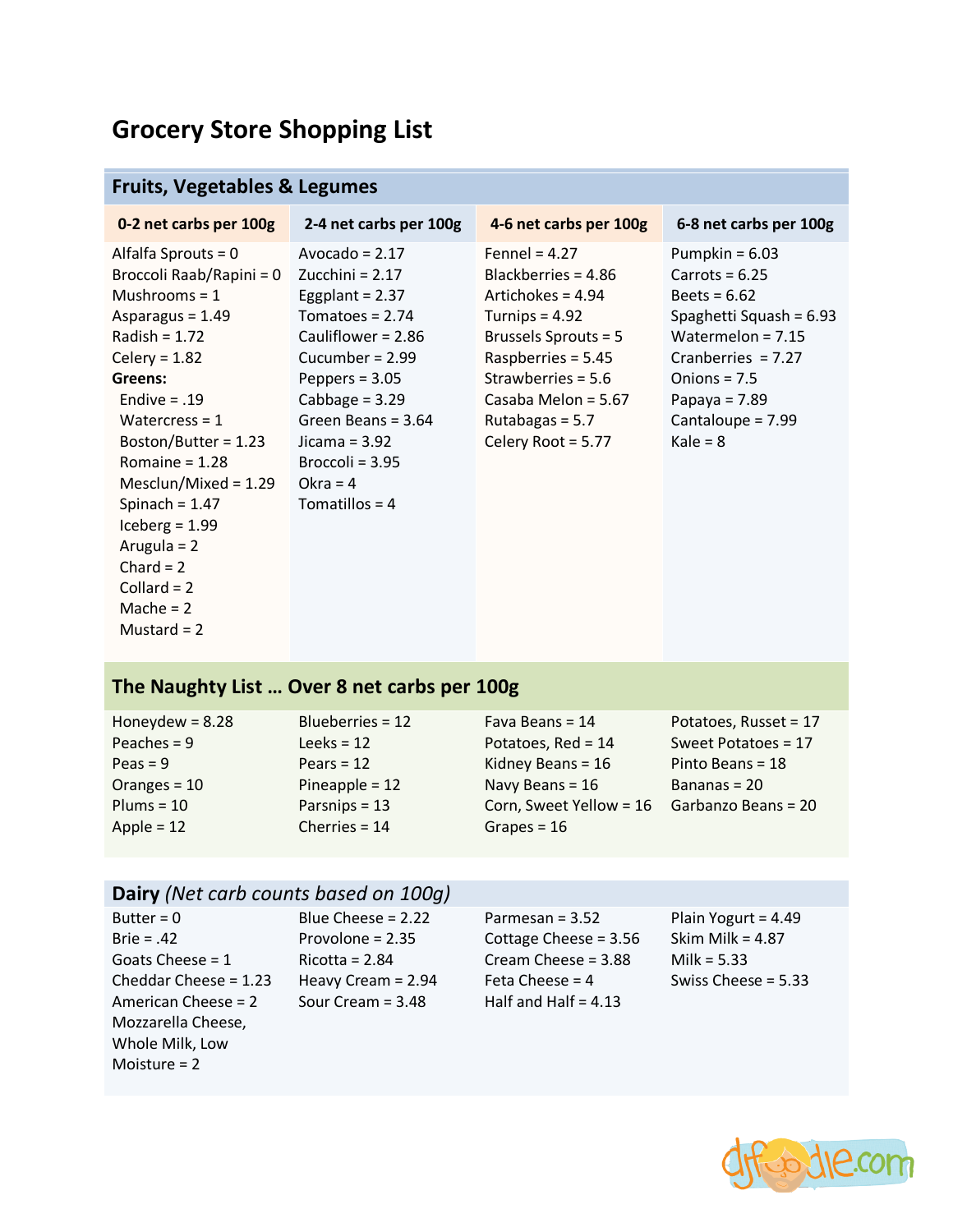#### **Herbs & Spices** *(Net carb counts based on 1tsp or 5ml)*

| Basil, chopped = $.01$    | Sage, ground = $.14$    | Vanilla Extract = .5    | Garlic, fresh, chopped = |
|---------------------------|-------------------------|-------------------------|--------------------------|
| Chives, chopped = $.01$   | Parsley, dried = .15    | Cloves, ground = $.54$  | .93 (about 1 carb per    |
| Cilantro, chopped = $.01$ | Caraway Seed = .24      | Cinnamon, ground = .56  | clove)                   |
| Oregano, chopped = $.01$  | Fennel Seed = $.24$     | Nutmeg, ground = $.56$  | Allspice, ground = $1$   |
| Green Onions = .04        | Coriander, ground = .26 | Cayenne Pepper = $.6$   | Pumpkin Pie Spice =      |
| Parsley = $.04$           | Thyme, ground = $.27$   | Mace, ground = $.6$     | 1.08                     |
| Dill Weed, fresh = .05    | Basil, dried = .28      | Cumin Seed = $.66$      | Poultry Seasoning = 1.1  |
| Rosemary, fresh = $.05$   | Ginger, fresh = .32     | Black Pepper = .76      | Ginger, ground = $1.16$  |
| Sage, fresh = $.1$        | Paprika = $.38$         | Cardamom, ground = $.8$ | Onion Powder = 1.5       |
| Tarragon, fresh = $.1$    | Oregano, dried = $.42$  | Tarragon, ground = .86  | Garlic Powder = 1.89     |
| Thyme, fresh = $.1$       | Curry Powder = .5       | White Pepper = $.86$    |                          |

### **Nuts & Seeds** *(Net Carbs based on 100g … about ¼ cup of almonds, for example)*

| Flax Seeds = $.44$     | Coconut, raw = $1.68$ | Peanuts = $2.24$     | Sesame Seeds = 3.08    |
|------------------------|-----------------------|----------------------|------------------------|
| Pecans = $1.12$        | Hazelnuts = $1.96$    | Pine Nuts = $2.24$   | Sunflower Seeds = 3.08 |
| Brazil Nuts = $1.38$   | Walnuts = $1.96$      | Poppy Seeds = $2.24$ | Pistachios = $5.04$    |
| Macadamia Nuts = $1.4$ | Coconut, dried,       | Pumpkin Seeds = 2.52 | Cashews = $8.4$        |
| Chia Seeds = $1.68$    | unsweetened = $2.24$  | Almonds = $2.8$      | Chestnuts = $12.32$    |
|                        |                       |                      |                        |

#### **Good Fats and Oils** *(All fats are zero carb. Smoke points are listed, low to high)*

Flaxseed Oil: 225 F *(107 C)* Butter, whole: 250 to 300 F *(121 to 149 C)* Sesame Oil, unrefined: 350 F *(177 C)* Coconut Oil, unrefined: 352 F *(177 C)* Lard: 370 F *(188 C)* Tallow: 370 F *(188 C)* Olive Oil, extra virgin: 375 F *(191 C)* Olive Oil, virgin: 391 F *(199 C)*

Cocoa Butter: 400 F *(204 C)* Almond Oil: 420 F *(216 C)* Hazelnut Oil: 431 F *(221 C)* Palm Oil: 455 F *(235 C)* Coconut Oil, refined: 450 F *(232 C)* Sesame Oil, semirefined: 450 F *(232 C)* Olive Oil, extra light: 468 F *(242 C)* Butter, clarified *(ghee)*: 485 F *(252 C)*

## **Bad Fats … Avoid these unhealthy fats**

Margarine Vegetable Shortening Corn Oil

Soybean Oil Cottonseed Oil Vegetable Oil